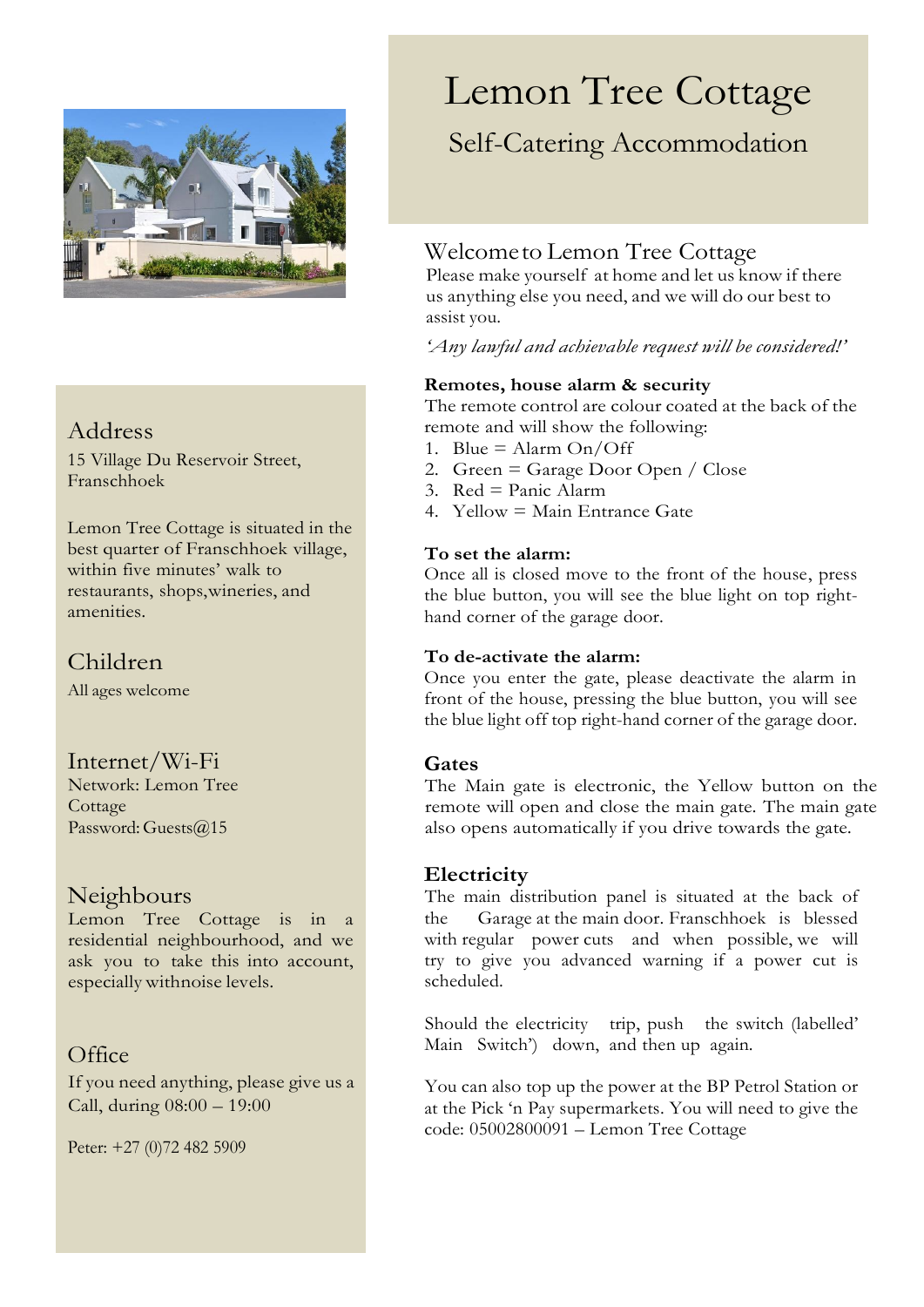#### **HotWater**

If for some reason, you don't have hot water, please check that the switch labelled 'HWC' on the main distribution panel is up – this panel can be found in the garage.

#### **Airconditioning**

There are air-conditioning units in all bedrooms. They are all operated by the white 'DB' remotes also found in each bedroom. Please make sure that all doors and windows are closed when the using the air conditioning and make sure the unit is switched off when out.

#### **Hob, oven & dishwashing machine**

There is a electrical hob and an electric oven in the kitchen. To switch on the hop use the  $\triangle$  diamond to switch it on.

#### **Crockery, etc**

Search all the cupboards, shelves, and drawers in the kitchen for crockery, utensils and cutlery – you should find things roughly where you would expect to find them in your own home. If not, please ask Peter.

#### **Breakages**

We operate an honour system based on trust. If you break something, please leave an appropriate amount to replace the breakage. Glasses & mugs R50, Towels R150.

#### **Laundry**

You will find a washing machine and Dryer in the garage. We supply a small amount of laundry detergent just to get yustarted.

La Laundry is our local laundromat situated in the parking lot of the family Pick 'n Pay. Tel 021 876 4014. Franschhoek Laundry collects & returns. Call Fred on 082 775 3870.

#### **TV & Netflix**

We provide TV with Netflix only at the cottage, on switching on the TV, use the small remote and click the Netflix button on the remote to access Netflix.

Should you have DSTV at home and have a DSTV Now account you can log in on the DSTV Now app already downloaded for you.

We have also downloaded other applications

1. TUNE IN – here you access music and radio all over the world

#### Emergency contacts

| MEDICARE EMR  | 082 41 3560  |
|---------------|--------------|
| FIRE.         | 021 808 8888 |
| <b>POLICE</b> | 021 876 8061 |

Emergency room / hospital *Berlyn Street, Paarl* 24/7 Emergencies: 021 807 8012 Reception: 021 807 8000

#### Security

| Pepler Alarms     |              |
|-------------------|--------------|
| 24/7 Emergencies: | 021 876 3329 |
| Control room:     | 021 876 3308 |

#### Pharmacy

*62 Huguenot Street, Franschhoek* 24/7 Emergencies:

#### Doctors

*18 Dirkie Uys Street, Franschhoek* Dr Heywood (GP): 021 876 2474<br>Dr v d Merwe (GP): 021 876 2304 Dr v d Merwe (GP):

Dentist

*11 Dorp Street, Paarl* Dr Victor: 021 872 2774

## Other useful contacts

#### Airport

| Flight information |  | 021 937 1200 |
|--------------------|--|--------------|
| <b>Helpdesk</b>    |  | 021 937 1257 |

## Taxi transfers

078 832 0887 Tim 083 256 7335

(or email: tctoursandtrans@gmail.com) Winelands Experience 021 876 4042 (or email: info@winelands.travel) TukTuk: 062 129 9109

Babysitting Mrs S. (Julia Sinfield) 076 339 0888

Tourist information Franschhoek Wine Valley 021 876 3603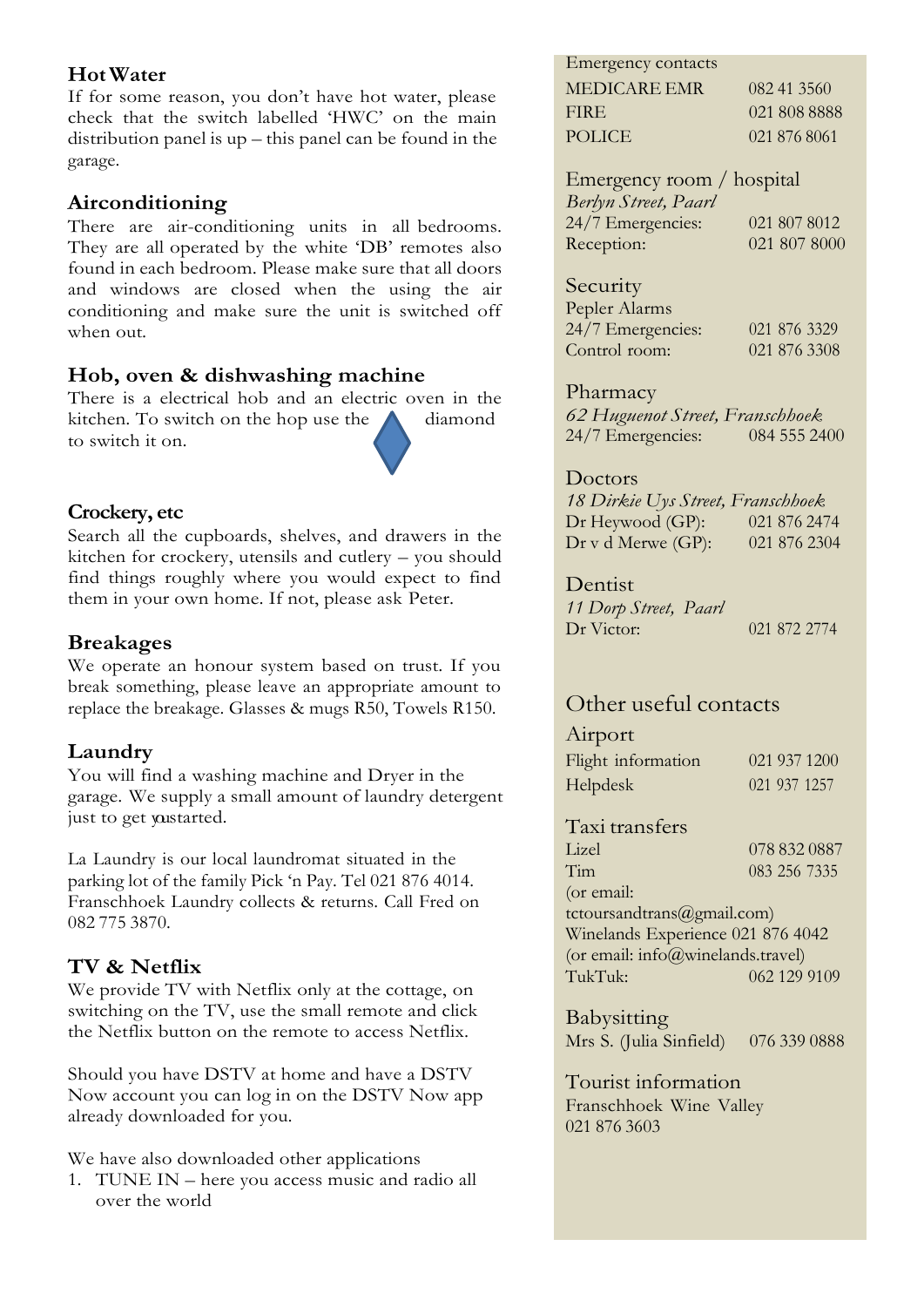#### **Pool**

Currently, there are no barriers to the pool and the use of the swimming pool is at your own risk. If it is really hot, please keep an eye on the pool levels and top it up to halfway up the skimmer box if necessary.

#### **Garden & pool maintenance**

The garden / pool service comes in on a Monday and Friday (13pm – 16pm)

#### **Refuse**

Refuse is collected on Mondays, Wednesdays, and Fridays. Housekeeping will empty the bin on your behalf during the week if you have requested service. For overflow over weekends, pleasedump the refuse into the black plastic bags provided,place them into the big black wheelie bin found at the back of the garage.

#### **Animals andinsects**

We have no threatening species of pets or wildlife in the garden that we know of. It's a good idea to use insect repellent, particularly on windless summer nights. Sometimes in the summer there might be a cricket that makes its way into the house – a quick spurt of Doom, found in a tin in the metal cabinet and in the upstairs bedroom, will make sure that you get a good night's sleep. Squirrels run on the roof - it is advisable to close the skylights at night.

#### **Barbeque & Fireplace**

Both the barbeque and Fireplace works with gas, please note the gas bottles are at the back of the patio around the corner, one is always a spare and one is connected. Should you run out of gas please switch the gas around, but please ensure that the gas is close before removing the pipe.

Reconnecting the new gas bottle always remember that the to fit the pipe it works anti-clockwise.

Sometimes the Fireplace Pilot does not always work, turning the knob to PILOT keep it pushed in and use the lighter provided just to light the gas, by then you can turn the knob to full and fire will lit.

The Barbeque, please open the knob in front, use the lighter, on the side of the barbeque is a hole, light the gas via this hole.

### **Franschhoek essentials**

Lemon Tree Cottage is located within walking distance of all the village amenities.

#### **Shopping**

Woolworths Food is situated in the main road in the centre of town. Their fresh produce and readymade meals are unmatched.

Pick 'n Pay caters for all grocery and household needs and can be found in the small shopping centre as you enter the village (opposite the BP Garage) at the beginning of Cabriere Street.

#### **Wine & wine tasting**

Many of the wine estates offer tastings, some by appointment only. Have a look at the wine map (on the hall table) for more detailed information. La Cotte Inn (cnr Main and Louis Botha streets) offers a wide range of superb local and international wines, beers, spirits, mixers, as well as a fantastic selection of imported cheeses. Speakto the guru Ludwig on 021 876 3775

#### **Farmers' market**

Held every Saturday morning (unless it is raining), under the oaks in the NG Kerk's c h u r c h y a r d (Main Rd), between 9am and 3pm. Offering a delicious range of goodies to eat, live music, crafts, organic veggies and a bloody good coffee!

#### **Restaurants**

Franschhoek is known as the gastronomic capital of South Africa: please look at ourrestaurant guide for our recommendations.

In high season the top restaurants are often fully booked,often more than a month in advance, so we advise you to book early.